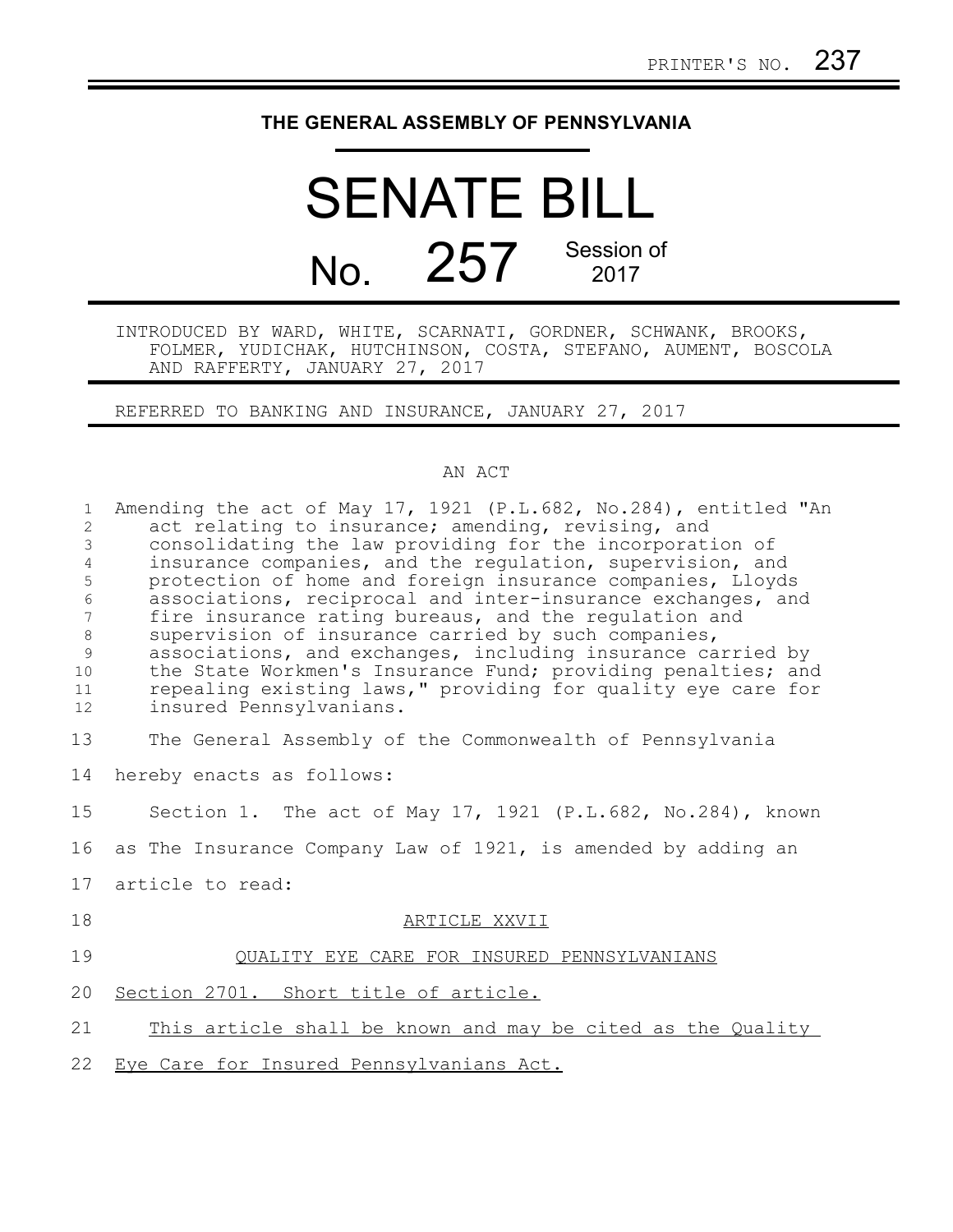1 Section 2702. Definitions.

| 2  | The following words and phrases when used in this article         |
|----|-------------------------------------------------------------------|
| 3  | shall have the meanings given to them in this section unless the  |
| 4  | context clearly indicates otherwise:                              |
| 5  | "Covered vision services." Vision services for which              |
| 6  | reimbursement is available under an insured's policy, regardless  |
| 7  | of whether the reimbursement is contractually limited by a        |
| 8  | deductible, copayment, coinsurance, waiting period, annual or     |
| 9  | lifetime maximum, frequency limitation or alternative benefit     |
| 10 | payment.                                                          |
| 11 | "Enrollee." A subscriber afforded coverage for services,          |
| 12 | materials or both under an insurance policy, a vision care plan   |
| 13 | or a government program.                                          |
| 14 | "Eye care provider." A licensed doctor of optometry               |
| 15 | practicing under the authority of the act of June 6, 1980         |
| 16 | (P.L.197, No.57), known as the Optometric Practice and Licensure  |
| 17 | Act, or a licensed physician who has also completed a residency   |
| 18 | in ophthalmology.                                                 |
| 19 | "Government program." A program that issues coverage for          |
| 20 | materials or services pursuant to this act and is governed by or  |
|    | 21 subject to any of the following:                               |
| 22 | The medical assistance program established under the<br>(1)       |
| 23 | act of June 13, 1967 (P.L.31, No.21), known as the Human          |
| 24 | Services Code.                                                    |
| 25 | A program administered by a Medicaid managed care<br>(2)          |
| 26 | organization as defined in section 1903(m)(1)(A) of the           |
| 27 | Social Security Act (49 Stat. 620, 42 U.S.C. $\frac{1396b(m)}{1}$ |
| 28 | (A)) that is a party to a Medicaid managed care contract with     |
| 29 | the Department of Human Services.                                 |
| 30 | The Medicare program established under the Social<br>(3)          |
|    |                                                                   |

20170SB0257PN0237 - 2 -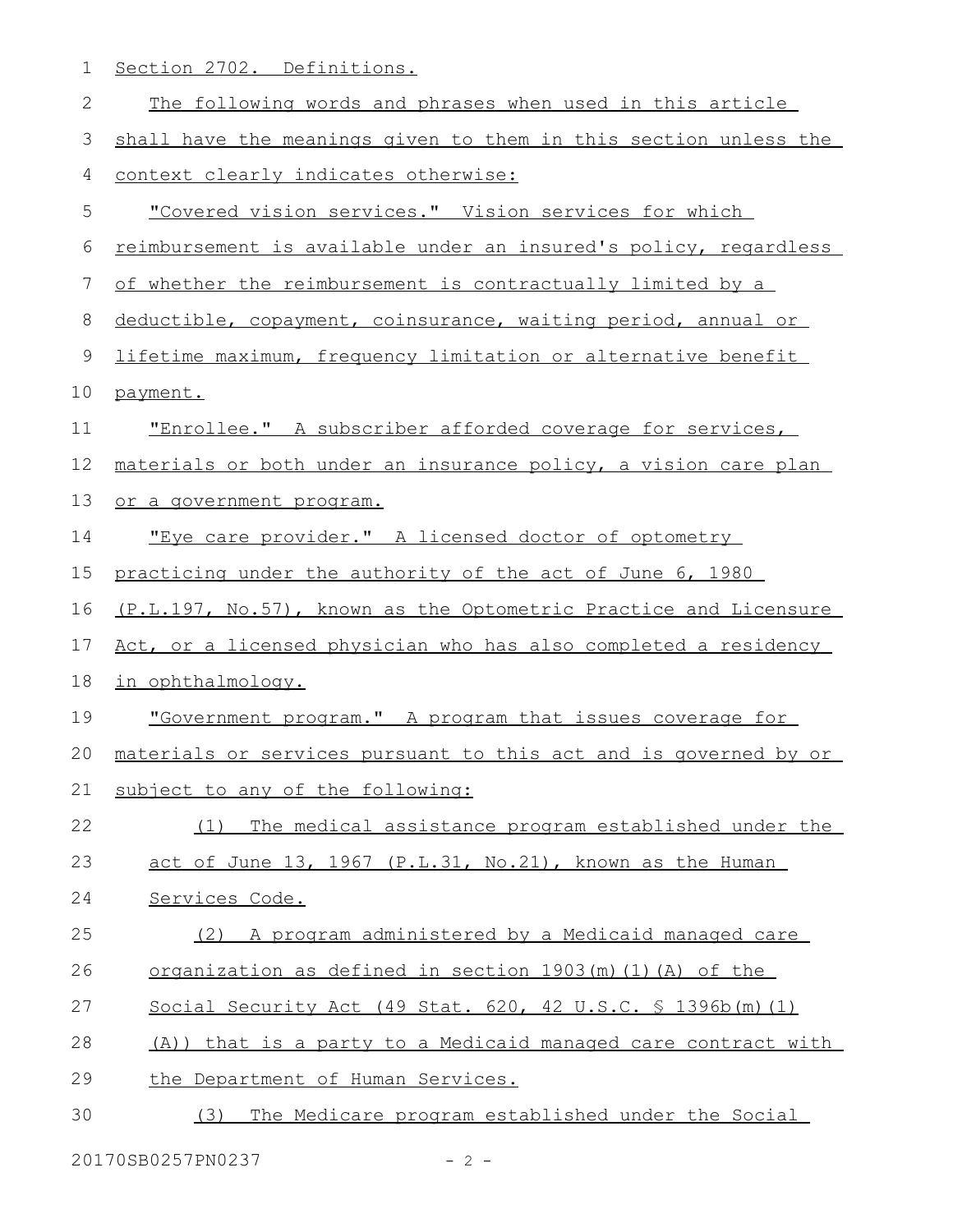| $\mathbf 1$ | Security Act (49 Stat. 620, 42 U.S.C. $\frac{1}{5}$ 301 et seq.).  |
|-------------|--------------------------------------------------------------------|
| 2           | (4)<br>The Medicare Advantage program established under the        |
| 3           | Social Security Act.                                               |
| 4           | <u>"Insurance policy." An individual or group health insurance</u> |
| 5           | policy, contract or plan issued by or through an insurer, a        |
| 6           | vision care plan or a government program that provides coverage    |
| 7           | for materials, services or both provided by an eye care            |
| 8           | provider. The term does not include accident only, fixed           |
| 9           | indemnity, limited benefit, credit, dental, specified disease,     |
| 10          | Civilian Health and Medical Program of the Uniformed Services      |
| 11          | (CHAMPUS) supplement, long-term care or disability income,         |
| 12          | workers' compensation or automobile medical payment insurance.     |
| 13          | <u>"Insurer." An entity or affiliate entity that issues an</u>     |
| 14          | insurance policy pursuant to this act and is subject to any one    |
| 15          | of the following:                                                  |
| 16          | $(1)$ This act.                                                    |
| 17          | The act of December 29, 1972 (P.L.1701, No.364),<br>(2)            |
| 18          | known as the Health Maintenance Organization Act.                  |
| 19          | (3) 40 Pa.C.S. Ch. 61 (relating to hospital plan                   |
| 20          | <u>corporations).</u>                                              |
| 21          | (4) 40 Pa.C.S. Ch. 63 (relating to professional health             |
| 22          | services plan corporations).                                       |
| 23          | (5) A preferred provider organization.                             |
| 24          | "Licensure board." Any or all of the following, depending on       |
| 25          | the licensure of the affected individual:                          |
| 26          | (1) The State Board of Medicine.                                   |
| 27          | (2)<br>The State Board of Osteopathic Medicine.                    |
| 28          | (3)<br>The State Board of Optometry.                               |
| 29          | "Materials." Ophthalmic devices, including, but not limited        |
| 30          | to, lenses, devices containing lenses, artificial intraocular      |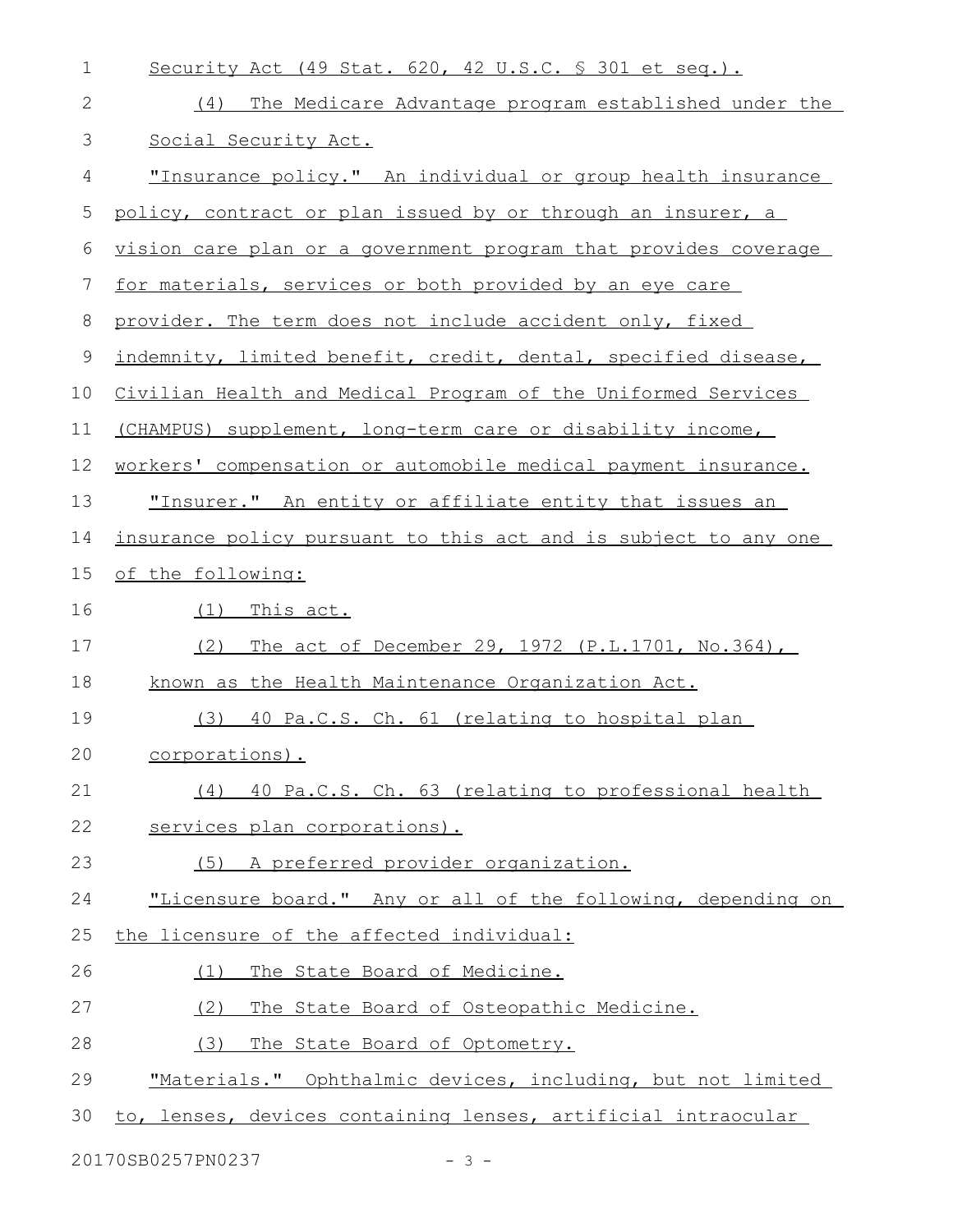| 1              | lenses, ophthalmic frames and other lens mounting apparatus,        |
|----------------|---------------------------------------------------------------------|
| 2              | prisms, lens treatments and coating, contact lenses and             |
| 3              | prosthetic devices to correct, relieve or treat defects or          |
| 4              | abnormal conditions of the human eye or its adnexa associated       |
| 5              | with the delivery of services, materials or both by an eye care     |
| 6              | provider.                                                           |
| $\overline{7}$ | "Physician." An individual licensed under the laws of this          |
| 8              | Commonwealth to engage in the practice of:                          |
| 9              | Medicine and surgery in all its branches within the<br>(1)          |
| 10             | scope of the act of December 20, 1985 (P.L.457, No.112),            |
| 11             | known as the Medical Practice Act of 1985.                          |
| 12             | Osteopathic medicine and surgery within the scope of<br>(2)         |
| 13             | the act of October 5, 1978 (P.L.1109, No.261), known as the         |
| 14             | Osteopathic Medical Practice Act.                                   |
| 15             | "Services." The delivery of eye care services, materials or         |
| 16             | <u>both by an eye care provider.</u>                                |
| 17             | <u>"Vision care plan." An entity that creates, promotes, sells,</u> |
| 18             | provides, advertises or administers an integrated or stand-alone    |
| 19             | vision benefit plan, or a vision care insurance policy or           |
| 20             | contract that provides coverage for materials, services or both     |
| 21             | to an enrollee pursuant to an insurance policy, vision care plan    |
| 22             | or government program.                                              |
| 23             | Section 2703. Restrictions on participating provider                |
| 24             | agreements.                                                         |
| 25             | A participating provider agreement between an eye care              |
| 26             | provider and an insurer, vision care plan or government program     |
| 27             | shall comply with all of the following:                             |
| 28             | The eye care provider may not be required to provide<br>(1)         |
| 29             | services to the insurer's insureds at a fee set by the              |
| 30             | insurer unless those services are covered vision services.          |
|                |                                                                     |

20170SB0257PN0237 - 4 -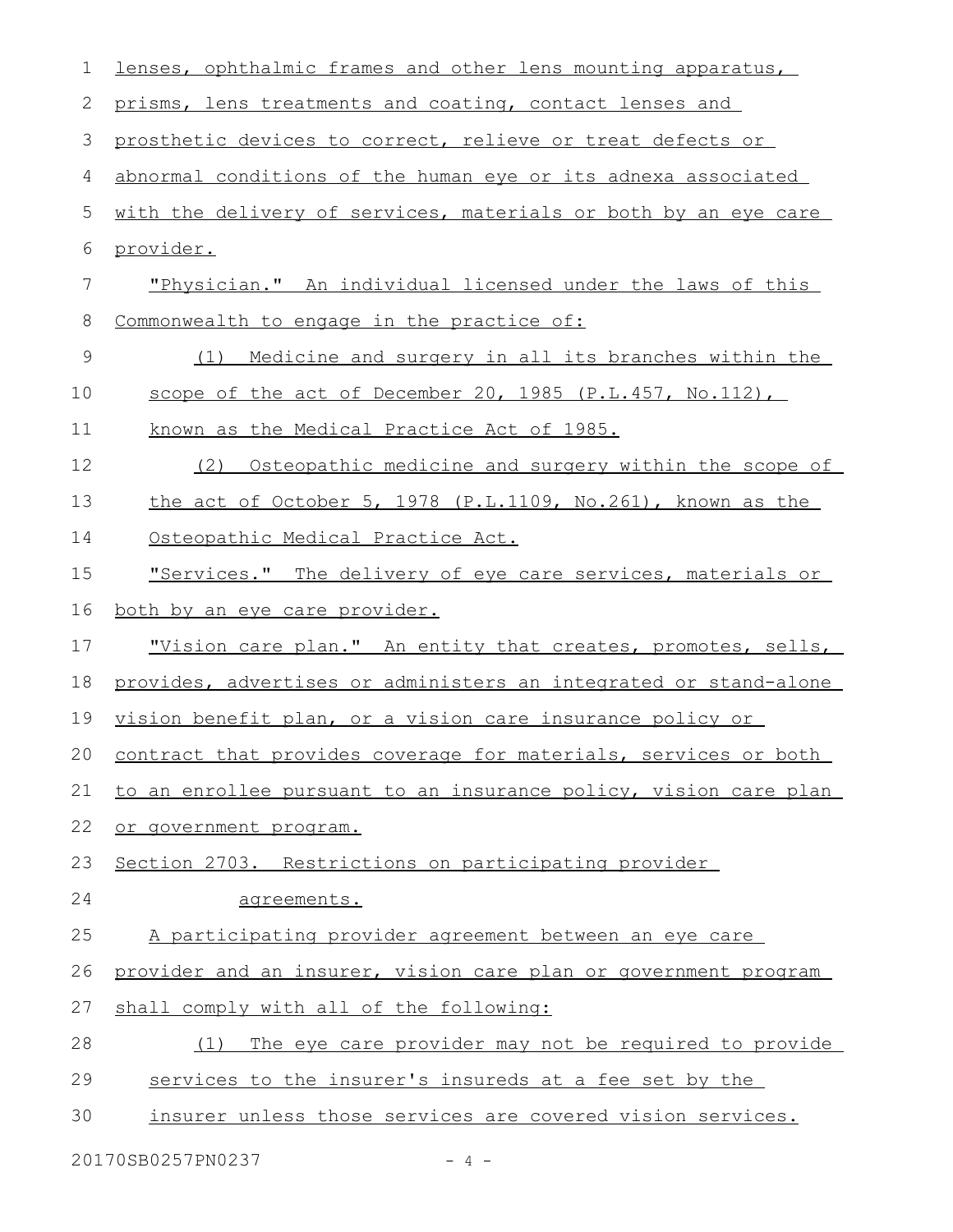| $\mathbf 1$   | (2)<br>Reimbursements paid by an insurer, vision care plan      |
|---------------|-----------------------------------------------------------------|
| $\mathbf{2}$  | or government program for covered services and covered          |
| 3             | materials under the participating provider agreement shall be   |
| 4             | reasonable and shall not provide nominal reimbursement in       |
| 5             | order to claim that services and materials are included in      |
| 6             | covered vision services under the insurance policy, vision      |
| 7             | <u>care plan or government program.</u>                         |
| 8             | An eye care provider may not charge more for<br>(3)             |
| $\mathcal{G}$ | services and materials that are noncovered services or          |
| 10            | noncovered materials to an enrollee of an insurer, vision       |
| 11            | care plan or government program than the usual and customary    |
| 12            | rate for those services and materials.                          |
| 13            | The participating provider agreement may not<br>(4)             |
| 14            | restrict or limit, either directly or indirectly, the eye       |
| 15            | care provider's choice of sources and suppliers of services     |
| 16            | or materials or the use of optical laboratories provided by     |
| 17            | the eye care provider to an enrollee.                           |
| 18            | (5) The terms or reimbursement rates contained in the           |
|               |                                                                 |
| 19            | participating provider agreement may not be changed without a   |
| 20            | signed acknowledgment of written consent and agreement from     |
| 21            | the eye care provider.                                          |
| 22            | Section 2704. Prohibition on contracting.                       |
| 23            | No insurance policy, vision care plan or government program     |
| 24            | may impose a condition or restriction on an eye care provider   |
| 25            | that is not necessary for the delivery of services or materials |
| 26            | or that has the effect of excluding the eye care provider from  |
| 27            | participation in the insurance policy, vision care plan,        |
| 28            | government program or any of the participating provider panels  |
| 29            | for those entities.                                             |

20170SB0257PN0237 - 5 -